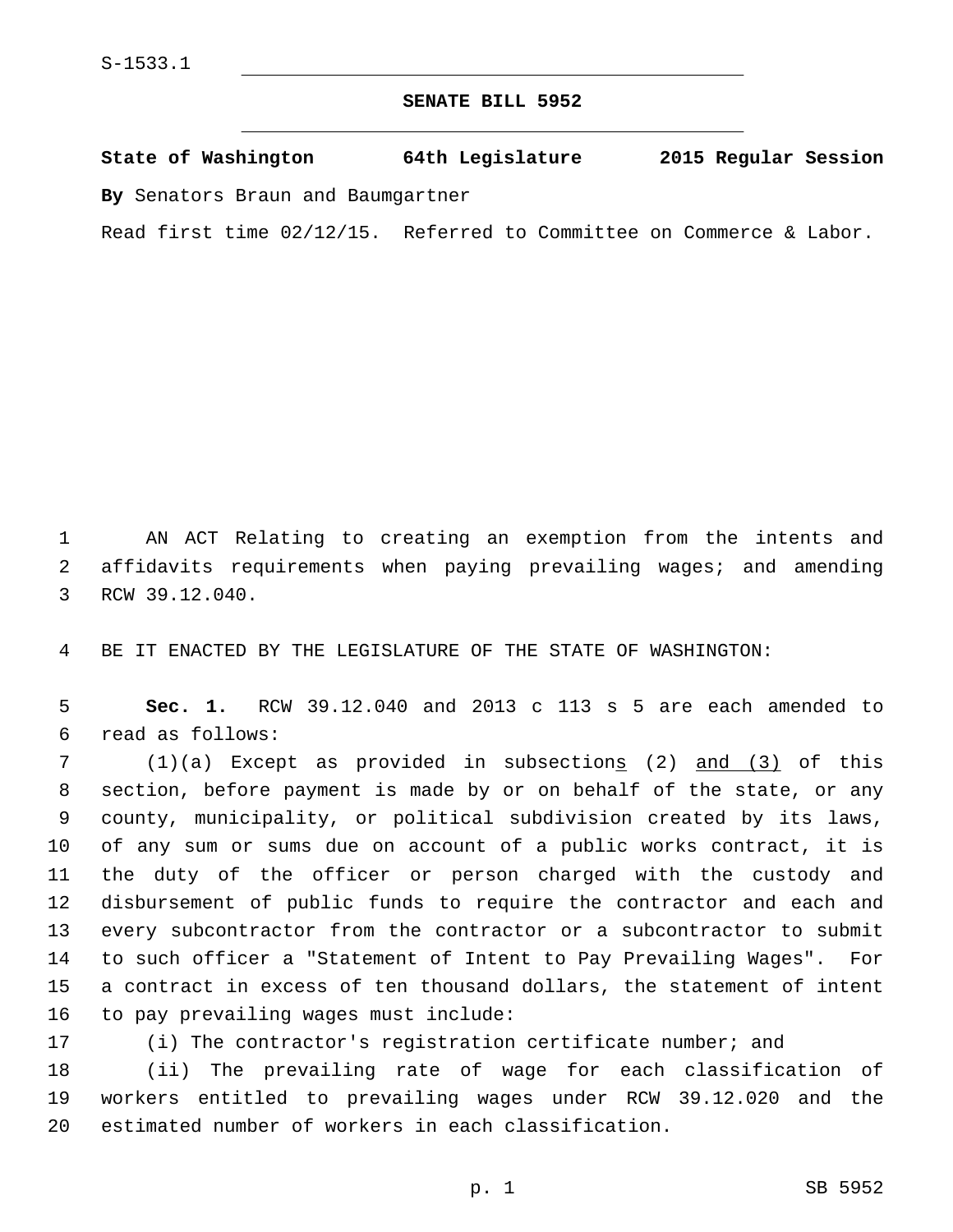(b) Each statement of intent to pay prevailing wages must be approved by the industrial statistician of the department of labor and industries before it is submitted to the disbursing officer. Unless otherwise authorized by the department of labor and industries, each voucher claim submitted by a contractor for payment on a project estimate must state that the prevailing wages have been paid in accordance with the prefiled statement or statements of intent to pay prevailing wages on file with the public agency. Following the final acceptance of a public works project, it is the duty of the officer charged with the disbursement of public funds, to require the contractor and each and every subcontractor from the contractor or a subcontractor to submit to such officer an affidavit of wages paid before the funds retained according to the provisions of RCW 60.28.011 are released to the contractor. On a public works project where no retainage is withheld pursuant to RCW 60.28.011(1)(b), the affidavit of wages paid must be submitted to the state, county, municipality, or other public body charged with the duty of disbursing or authorizing disbursement of public funds prior to final acceptance of the public works project. If a subcontractor performing work on a public works project fails to submit an affidavit of wages paid form, the contractor or subcontractor with whom the subcontractor had a contractual relationship for the project may file the forms on behalf of the nonresponsive subcontractor. Affidavit forms may only be filed on behalf of a nonresponsive subcontractor who has ceased operations or failed to file as required by this section. The contractor filing the affidavit must accept responsibility for payment of prevailing wages unpaid by the subcontractor on the project pursuant to RCW 39.12.020 and 39.12.065. Intentionally filing a false affidavit on behalf of a subcontractor subjects the filer to the same penalties as are provided in RCW 39.12.050. Each affidavit of wages paid must be certified by the industrial statistician of the department of labor and industries 33 before it is submitted to the disbursing officer.

 (2) As an alternate to the procedures provided for in subsection (1) of this section, for public works projects of two thousand five hundred dollars or less and for projects where the limited public 37 works process under RCW 39.04.155(3) is followed:

 (a) An awarding agency may authorize the contractor or subcontractor to submit the statement of intent to pay prevailing wages directly to the officer or person charged with the custody or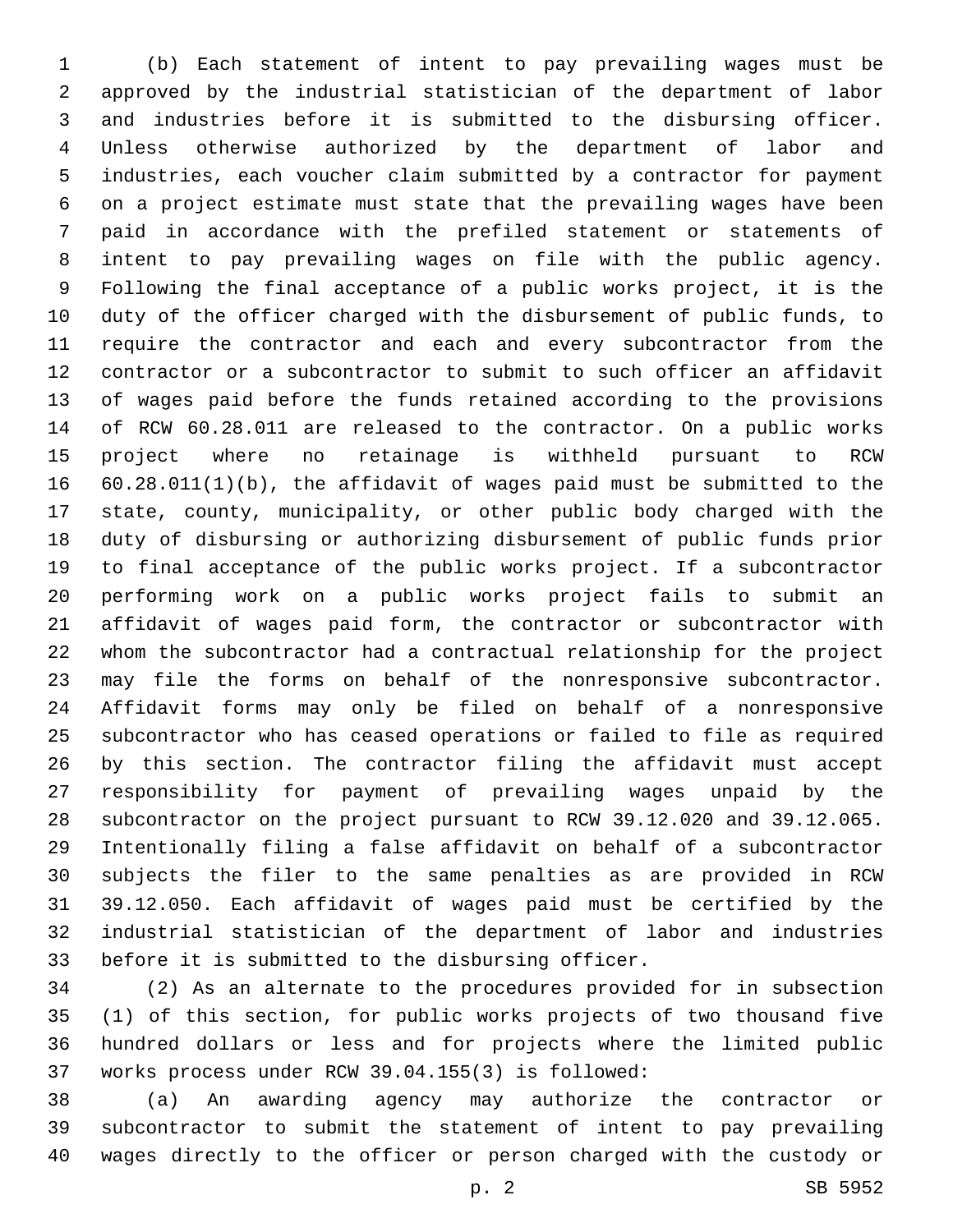disbursement of public funds in the awarding agency without approval by the industrial statistician of the department of labor and industries. The awarding agency must retain such statement of intent to pay prevailing wages for a period of not less than three years.

 (b) Upon final acceptance of the public works project, the awarding agency must require the contractor or subcontractor to submit an affidavit of wages paid. Upon receipt of the affidavit of wages paid, the awarding agency may pay the contractor or subcontractor in full, including funds that would otherwise be retained according to the provisions of RCW 60.28.011. Within thirty days of receipt of the affidavit of wages paid, the awarding agency must submit the affidavit of wages paid to the industrial statistician of the department of labor and industries for approval.

 (c) A statement of intent to pay prevailing wages and an affidavit of wages paid must be on forms approved by the department 16 of labor and industries.

 (d) In the event of a wage claim and a finding for the claimant by the department of labor and industries where the awarding agency has used the alternative process provided for in this subsection (2), the awarding agency must pay the wages due directly to the claimant. If the contractor or subcontractor did not pay the wages stated in the affidavit of wages paid, the awarding agency may take action at law to seek reimbursement from the contractor or subcontractor of wages paid to the claimant, and may prohibit the contractor or subcontractor from bidding on any public works contract of the 26 awarding agency for up to one year.

 (e) Nothing in this section may be interpreted to allow an awarding agency to subdivide any public works project of more than two thousand five hundred dollars for the purpose of circumventing the procedures required by subsection (1) of this section.

 (3)(a) Beginning on the effective date of this section, the requirement to submit a statement of intent to pay prevailing wages and an affidavit of wages paid does not apply to contractors or subcontractors whose contract amounts are less than seven hundred fifty dollars, or less than the contract amount established under (b) of this subsection.

 (b) To take into account the rate of inflation, on September 30, 2016, and on each following September 30th, the department of labor and industries shall calculate an adjusted threshold contract amount applicable to (a) of this subsection. The adjusted threshold contract